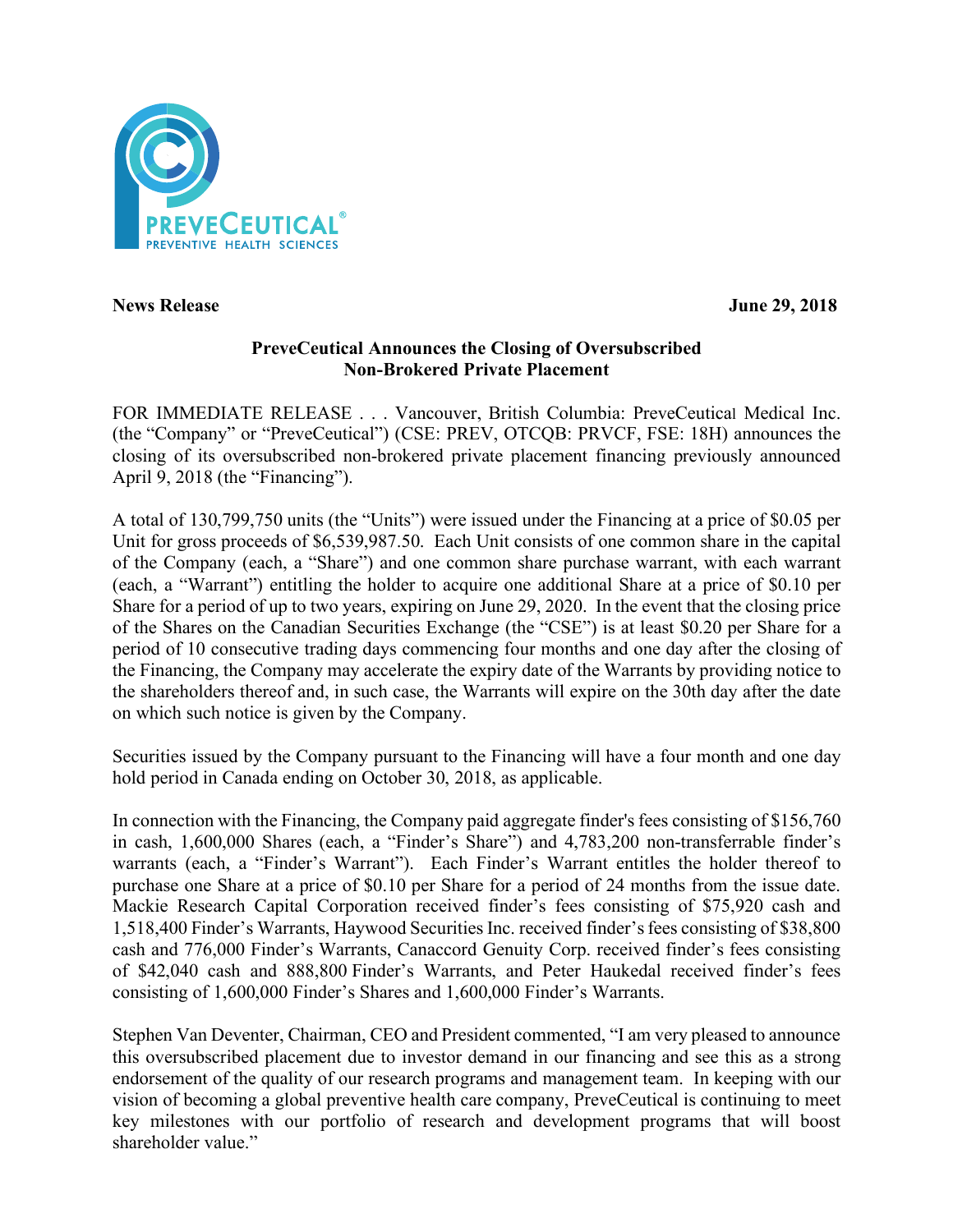The net proceeds from the Financing are intended to fund the Company's research and development programs and for general working capital purposes.

None of the foregoing securities have been and will not be registered under the United States Securities Act of 1933, as amended (the "1933 Act") or any applicable state securities laws and may not be offered or sold in the United States or to, or for the account or benefit of, U.S. persons (as defined in Regulation S under the 1933 Act) or persons in the United States absent registration or an applicable exemption from such registration requirements. This news release does not constitute an offer to sell or the solicitation of an offer to buy nor will there be any sale of the foregoing securities in any jurisdiction in which such offer, solicitation or sale would be unlawful.

#### *About PreveCeutical*

PreveCeutical Medical Inc. is a health sciences company that develops innovative preventive therapies utilizing organic and nature identical products.

PreveCeutical aims to be a leader in preventive health sciences and currently has five research and development programs, including: dual gene therapy for curative and prevention therapies for diabetes and obesity; a Sol-gel platform for nose to brain delivery of medical compounds including cannabinoids; Nature Identical™ peptides for treatment of various ailments; non-addictive analgesic peptides as a replacement to highly addictive analgesics such as morphine, fentanyl and oxycodone; and a therapeutic product for treating athletes who suffer from concussions (mild traumatic brain injury).

PreveCeutical sells CELLB9®, an Immune System Booster. CELLB9 is an oral solution containing polarized and potentiated essential minerals extracted from a novel peptide obtained from Caribbean Blue Scorpion venom.

For more information about PreveCeutical, please visit www.PreveCeutical.com, follow us on Twitter: http://twitter.com/PreveCeuticals and Facebook: www.facebook.com/PreveCeutical.

## *On Behalf of the Board of Directors*

*"Stephen Van Deventer"* Chairman, President & CEO

## *For further information, please contact:*

Deanna Kress Director of Corporate Communications & Investor Relations +1-778-999-6063 deanna@PreveCeutical.com

#### *Forward-Looking Statements*

This news release contains forward-looking statements and forward-looking information (collectively, "forwardlooking statements") within the meaning of applicable Canadian and U.S. securities legislation, including the United States *Private Securities Litigation Reform Act of 1995*. All statements in this news release that are not purely historical are forward-looking statements and include any statements regarding beliefs, plans and expectations